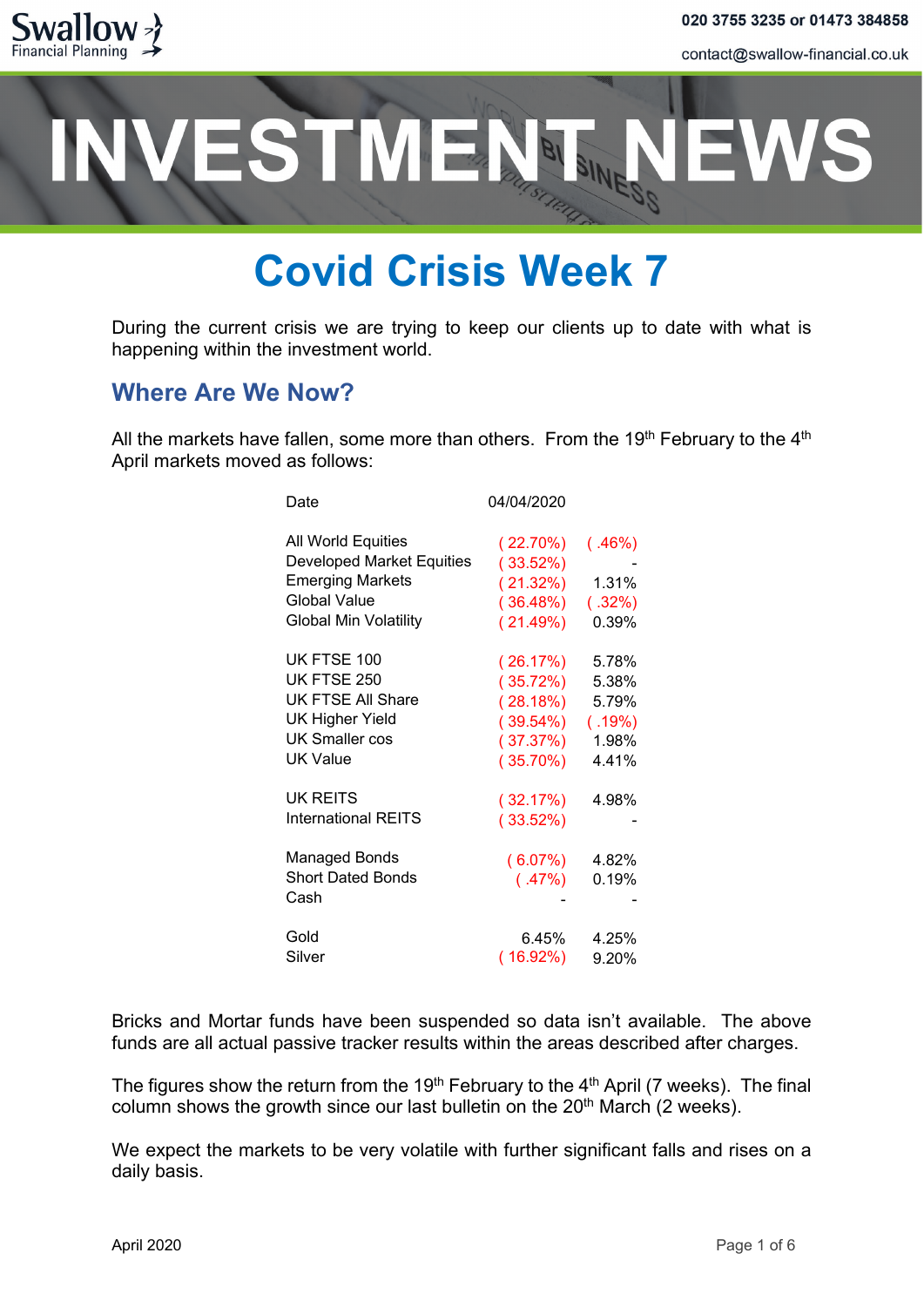

### **ESTMEN®**

#### **Covid-19**

This is a global pandemic started in China. The number of cases and deaths is rising rapidly. The epicentre has moved to Italy, Spain and USA.

The social exclusion measures in the UK mirror what is happening elsewhere. The rate of escalation seems to mirror Italy at the same stage in their timeline. If new cases subside at the end April, quarantine rules should be relaxed late May.

The UK government is planning for a 12 week lock down and hoping for 8 weeks. Unfortunately if you ease the self isolation rules too soon, you will simply create a new spike which will necessitate a new lock down.

With nearly one in three people in the world essentially under lockdown, the coronavirus outbreak has brought the global economy to a virtual standstill.

It is the mitigation actions which are having a much worse effect on the global economy than is the virus itself.

The war against the virus will be won. Humans will develop a "herd immunity" and the scientists will create a vaccine for the future.

#### **Central Banks Reaction**

With less and less in their arsenal Central Banks are undertaking more and more extreme measures to try and mitigate the short term pain (Jupiter described it as QE Infinity and beyond!).

The Bank of England have cut rates to 0.1% (and don't preclude negative interest rates). The Bank of Australia has cut rates to 0.25%, while the European Central Bank has announced a new bond-buying programme worth a total of €750bn. The Bank of England propose purchasing commercial paper from UK firms.

The US Federal Reserve has suggested it will buy an unlimited amount of US Treasuries (i.e. unlimited quantitative easing) but has also committed \$300bn to purchasing corporate bonds and mortgage-backed securities.

What worries me is the long term effect of these actions. The books we have been told to throw away warn us that these actions will lead to inflation or even hyper inflation. The other suggestion is that we will end up with a re-run of the 1970's.

The 1970's was an era of rising prices and poor economic growth.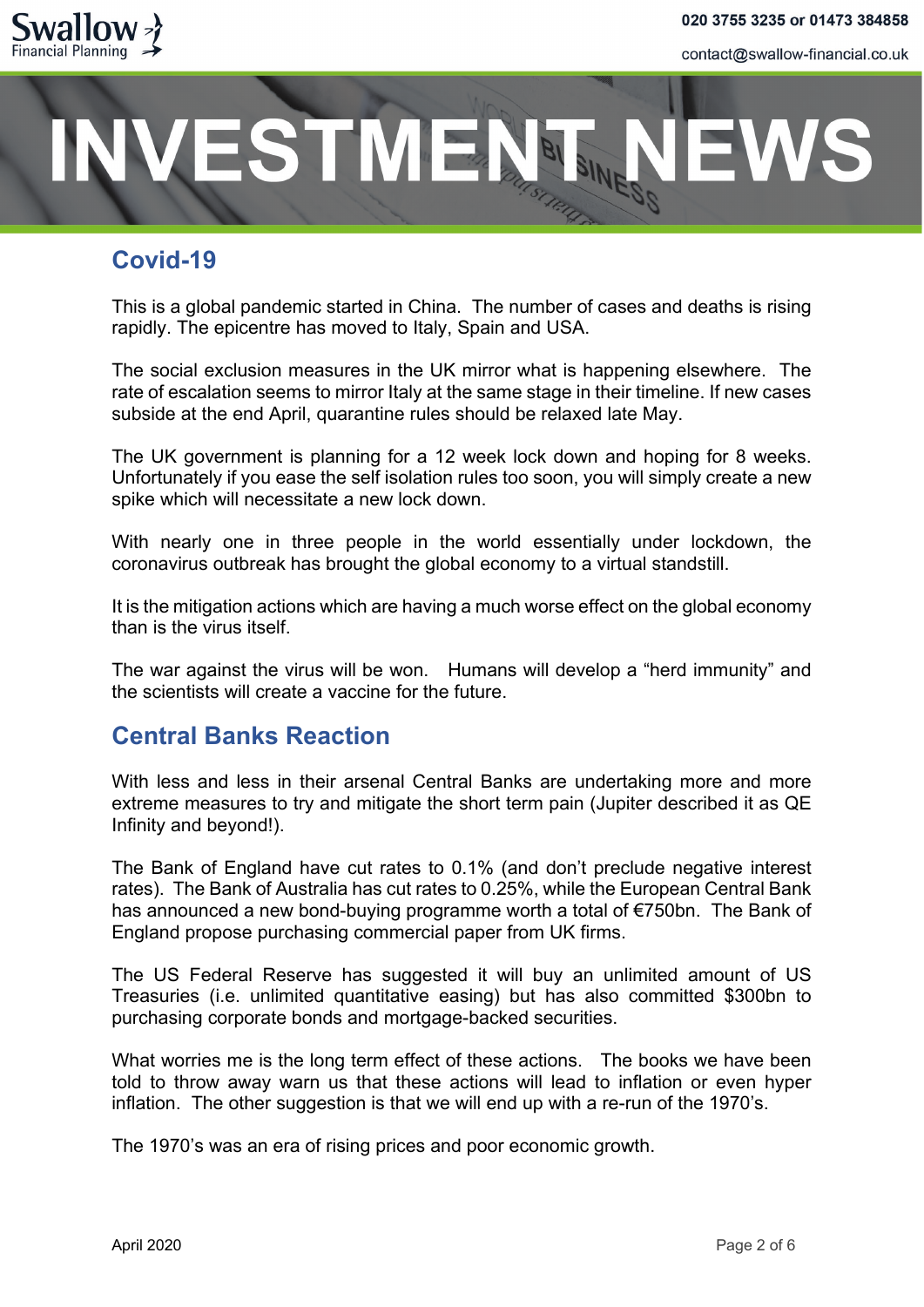

### **ESTMEN®**

Central banks' balance sheets and public debts will soar in tandem. With quantitative easing, the bulk of government bonds will soon be held by central banks. None of these measures will prevent the recession – we are already in it, but they should ease the pain and support the recovery.

#### **The Effect On Global GDP**

As the mitigation effects are driving the global downturn it is thought that the GDP falls (and hence the economic effect on markets) will be very sharp *but* the hope is that they will be short lived. Vanguard produced interesting research suggesting that European GDP would return to near pre crisis levels about 6 months after the lock down ends.

If the lockdown ends in June, it is expected GDP will be back at almost pre crisis levels in December; If it's December, then June 2021.

The service sector has seen catastrophic falls in output. The current figures of a 40% drop are probably not enough. Manufacturing on the other hand has not been as badly effected.

3 million US people filed for unemployment benefits in a single week. That is 5 x the peak of the Global Financial Crisis (GFC) in 2008.

The USA is expected to have a GDP fall in the current quarter over 3 x the level seen in the GFC.

China is getting back to normal very quickly but we don't know about recurrence of the virus.

The most optimistic hope for the current situation is that we will see a V shaped recovery. Say -50% drop in GDP Q2, +20% Q3 and +25% Q4. This scenario would have a dramatic positive effect on current equity prices.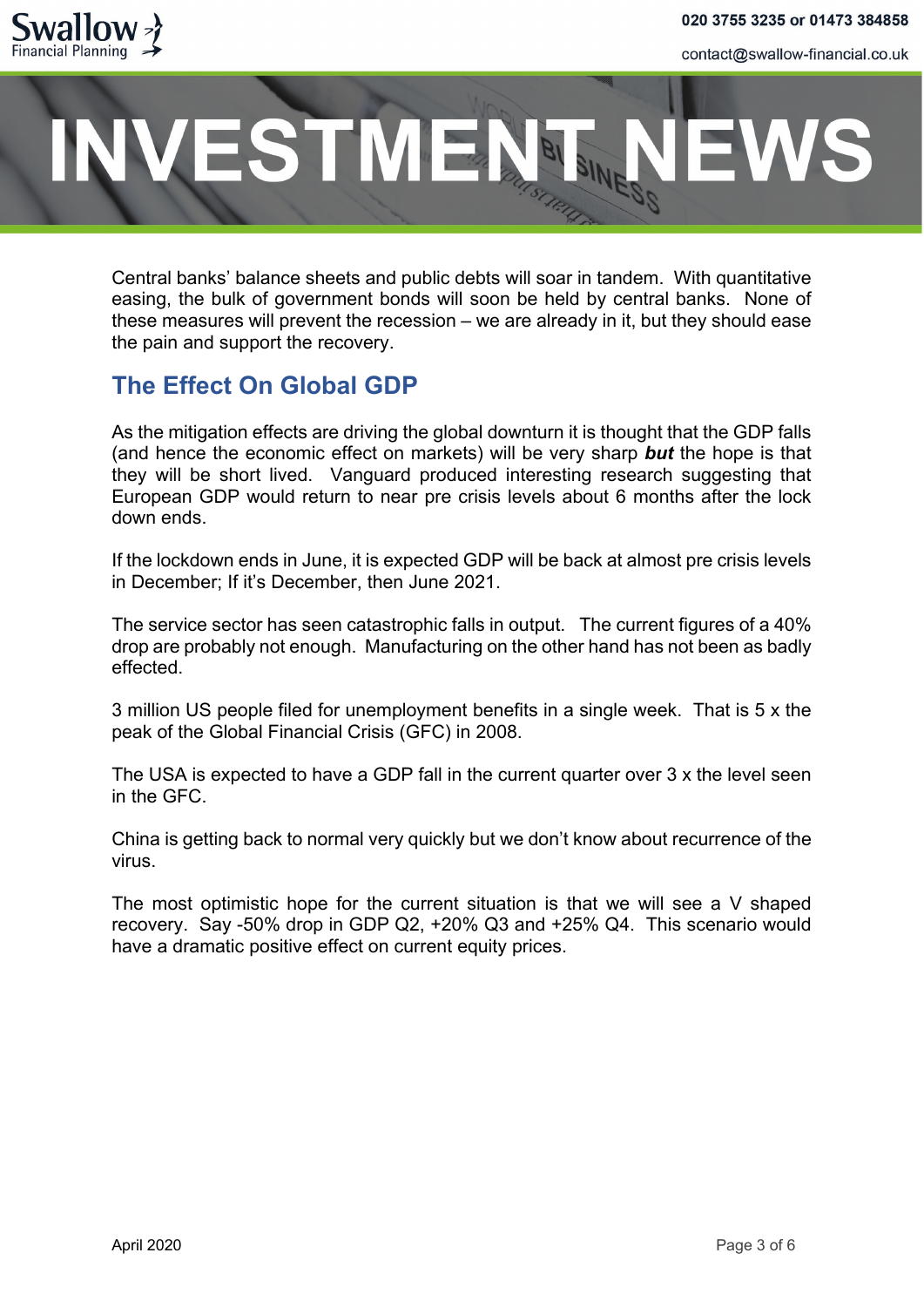

# **ESTMENT**

#### **Corporate Returns**

Corporate profits are sure to decline sharply, as will dividends and the financial markets are already valuing this in. Equity valuations in the US, Europe and Japan are consistent with a double-digit percentage cut in dividends this year. Share buybacks, the biggest source of demand for US equities, will stop.

Under some political pressure, the European and UK commercial banks have now confirmed they will not be paying dividends during the virus crisis, nor will they buy back their own shares. This action is designed to help them absorb more losses on loans they have already advanced, and to have more capacity to lend to the many businesses and individuals who are now short of money.

#### **Currencies**

Like in all times of uncertainty one would expect the US dollar will be king, driven in part by the shortage of dollars in offshore markets.

#### **The Effect On The Value Of Your Savings**

The average S&P 500 bear market is a drop of about 40 per cent, with a peak-totrough phase of 18 to 24 months. The unique aspect of this sell-off is its speed, this is the fastest bear market on record. Historically recoveries to new highs take twice as long as the initial declines.

If the above is true for this crisis we could envisage an equity market recovery over the next six months. Due to the fall in values new cash can expect greater long term returns.

Many strategists point out that sharp rallies in bear markets are common and argue that we haven't yet seen the lows.

Bond markets are pricing in close to zero interest rates and weak inflation for the foreseeable future.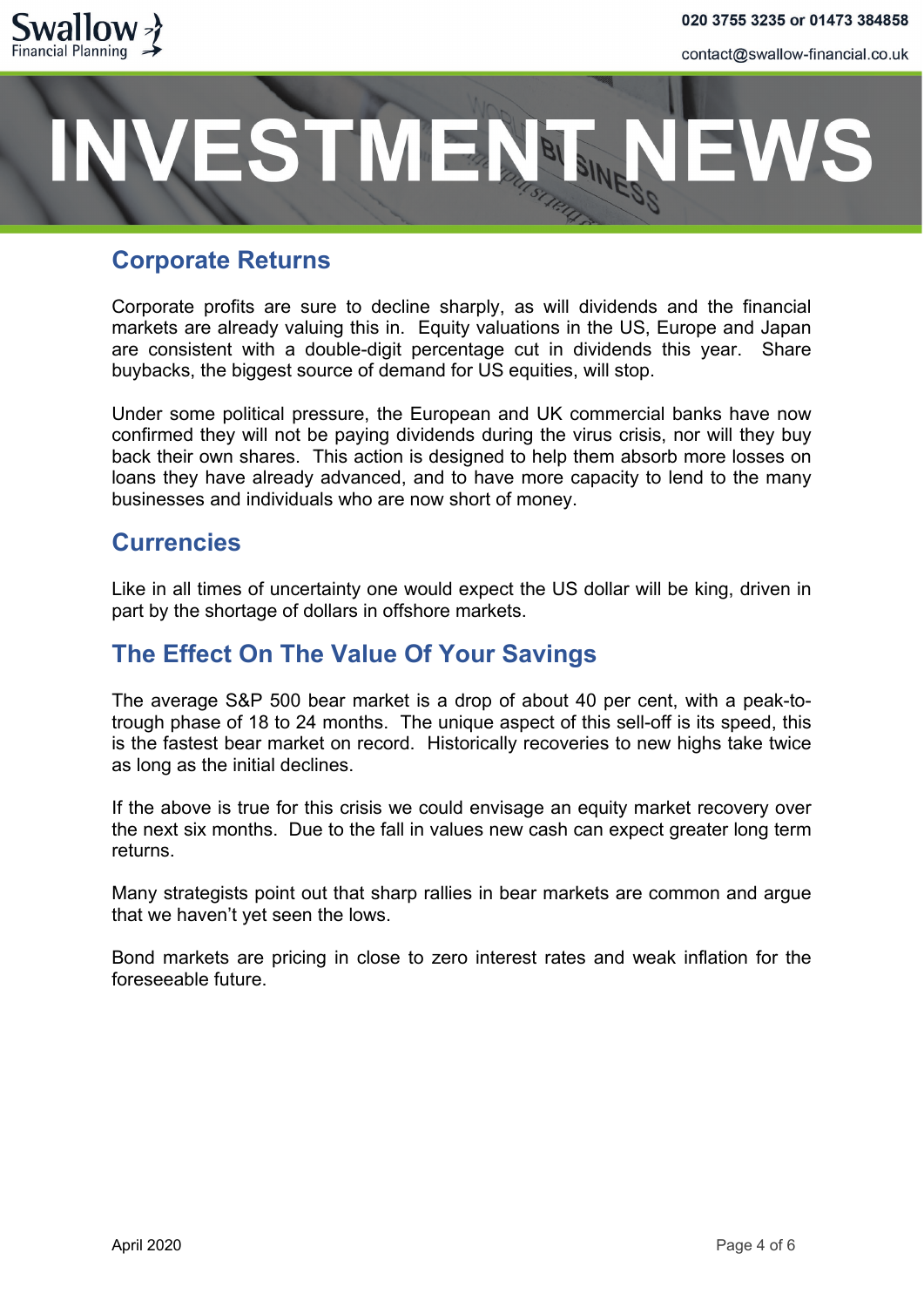

# ESTMENT

The two most likely scenarios are as follows:

#### **We Have A V Shaped Recovery In GDP**

In which case the current prices are either cheap, or at worst fair value, so now is a buying opportunity.

#### **We Have A Prolonged Recession**

The most likely cause of this is a second wave of infections within countries that successfully controlled the first wave. In this scenario the economic impact is likely to be more drawn out, threatening a deeper contraction and a more serious equity market impact.

In which case the current prices are still expensive and will be liable to further falls.

#### **Should You Keep Taking Income From Your Funds?**

If you don't need income from your funds stop taking it. For many clients we have set aside a cash pool to pay income during a crisis such as this and in many cases the cash is sufficient for 1 to 2 years income needs. We expect the current drop in values to have largely recovered during the next 1 to 2 years.

#### **What About Capital Lump Sums?**

Now is a *really bad time* to take lump sums out of invested assets. Defer this if at all possible.

#### **Is Now A Time To Buy?**

Now is probably the best time to buy equities that we have seen for 10+ years. We do not of course know whether tomorrow or next week might be an even better time!

Whilst we believe now is a great time to invest, we would recommend staging your cash onto the market over say the next 3 to 9 months, depending upon how cautious you are.

Structured products may well be worth considering, we propose to explain more about structured products in the next week or two.